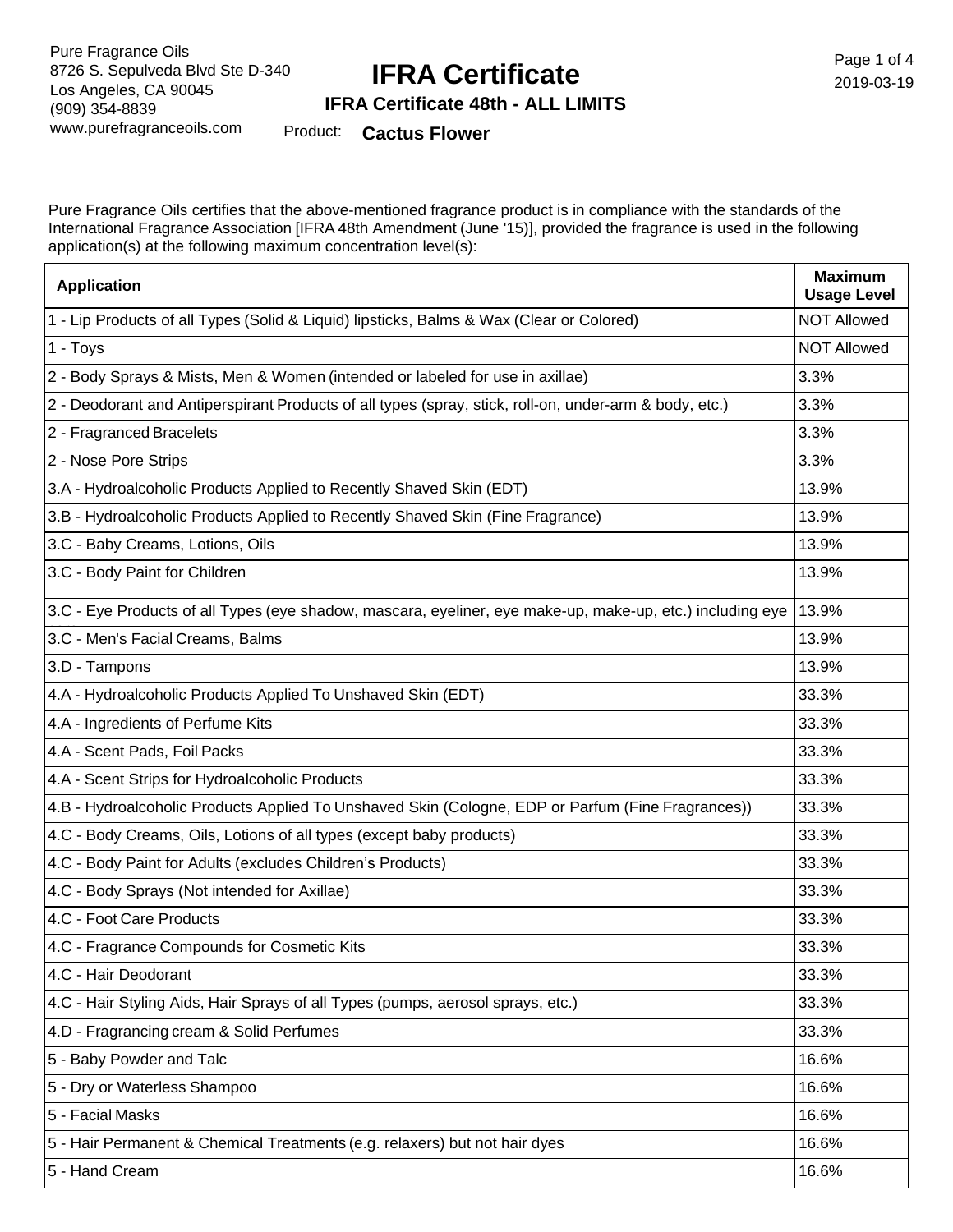### **IFRA Certificate**

Page 2 of 4 2019-03-19

#### **IFRA Certificate 48th - ALL LIMITS**

Product: **Cactus Flower**

| <b>Application</b>                                                                                                | <b>Maximum</b><br><b>Usage Level</b> |
|-------------------------------------------------------------------------------------------------------------------|--------------------------------------|
| 5 - Hand sanitizers                                                                                               | 16.6%                                |
| 5 - Wipes or Refreshing Tissues for Face, Neck, Hands, Body                                                       | 16.6%                                |
| 5 - Women's Facial Creams/Facial Make-up                                                                          | 16.6%                                |
| 6 - Mouthwash, Including Breath Sprays                                                                            | <b>NOT Allowed</b>                   |
| 6 - Toothpaste                                                                                                    | <b>NOT Allowed</b>                   |
| 7.A - Baby Wipes                                                                                                  | 6.6%                                 |
| 7.A - Intimate (Feminine) Wipes                                                                                   | 6.6%                                 |
| 7.A - Toilet Wipes                                                                                                | 6.6%                                 |
| 7.B - Insect Repellent (intended to be applied to the skin)                                                       | 6.6%                                 |
| 8.A - Hair Styling Aids Non-Spray of all types (mousse, gels, leave-in conditioners)                              | 12.1%                                |
| 8.A - Make-up Removers of all types (not including face cleansers)                                                | 12.1%                                |
| 8.A - Nail Care                                                                                                   | 12.1%                                |
| 8.A - Powders & Talcs, All Types (Except baby Powders & Talcs)                                                    | 12.1%                                |
| 8.B - Hair Dyes                                                                                                   | 12.1%                                |
| 9.A - Bath Gels, Foams, Mousses, Salts, Oils & other products added to bathwater                                  | 30.3%                                |
| 9.A - Body Washes of all types (including baby washes) & Shower Gels of all Type                                  | 30.3%                                |
| 9.A - Conditioner (Rinse-Off)                                                                                     | 30.3%                                |
| 9.A - Depilatory, all (including Body Waxes for mechanical hair removal)                                          | 30.3%                                |
| 9.A - Face Cleansers of all types (washes, gels, scrubs, etc.)                                                    | 30.3%                                |
| 9.A - Shampoos of all types (including baby shampoos)                                                             | 30.3%                                |
| 9.A - Shaving Creams of all types (stick, gels, foams, etc.)                                                      | 30.3%                                |
| 9.A - Soap Liquid & Bar (Toilet Soap)                                                                             | 30.3%                                |
| 9.B - Feminine Hygiene - Pads & Liners                                                                            | 30.3%                                |
| 9.B - Toilet Paper                                                                                                | 30.3%                                |
| 9.B - Wheat Bags                                                                                                  | 30.3%                                |
| 9.C - Air fresheners sprays (incl. Room Sprays, Aerosols & Pump; excl. deodorant, hair styling aids, &<br>animal) | 30.3%                                |
| 9.C - Facial Tissues, Napkins & Paper Towels                                                                      | 30.3%                                |
| 10.A - Dry Cleaning Kits                                                                                          | 15.1%                                |
| 10.A - Fabric Softeners of all types including fabric softener sheets                                             | 15.1%                                |
| 10.A - Hand Dishwashing Detergent including concentrates                                                          | 15.1%                                |
| 10.A - Handwash Laundry Detergents of all types including concentrates                                            | 15.1%                                |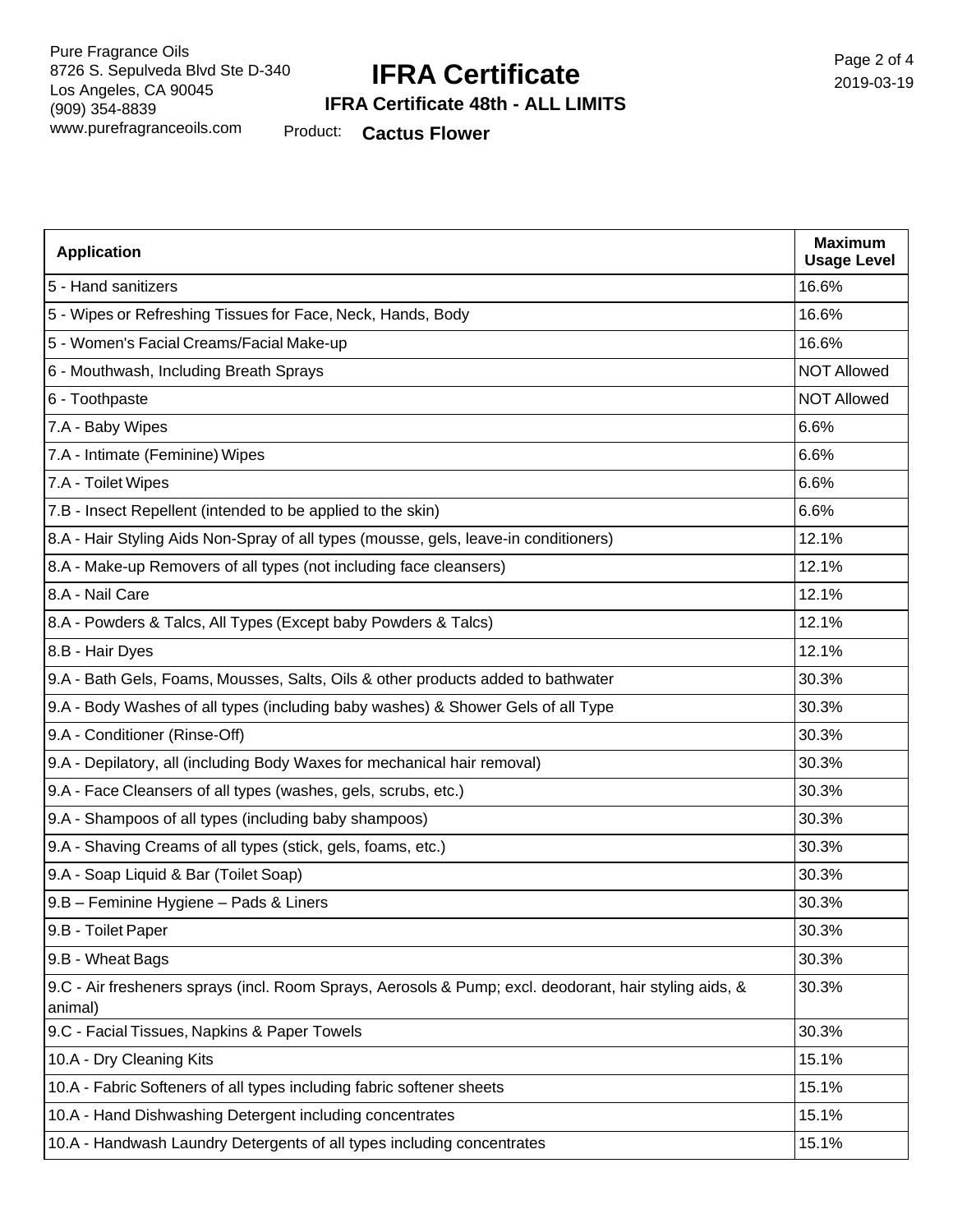## **IFRA Certificate**

### **IFRA Certificate 48th - ALL LIMITS**

Product: **Cactus Flower**

| <b>Application</b>                                                                                                                     | <b>Maximum</b><br><b>Usage Level</b> |
|----------------------------------------------------------------------------------------------------------------------------------------|--------------------------------------|
| 10.A - Hard Surface Cleaners (Bathroom & Kitchen Cleansers & Furniture polish, etc.)                                                   | 15.1%                                |
| 10.A - Machine Wash Laundry Detergent & Bleach (liquids, powders, tablets, etc.) including laundry bleach<br>and concentrates          | 15.1%                                |
| 10.A - Other Household Cleaning Products (fabric, soft surface & Carpet Cleaners)                                                      | 15.1%                                |
| 10.A - Shampoos for pets                                                                                                               | 15.1%                                |
| 10.B - Diapers                                                                                                                         | 15.1%                                |
| 10.B - Scented Gloves or Socks                                                                                                         | 15.1%                                |
| 10.B - Toilet seat wipes                                                                                                               | 15.1%                                |
| 11 - Air Delivery Systems (Automated or with Manual Activator) with no contact with dispensing port.                                   | No Restriction                       |
| 11 - Air Fresheners (Solids, Liquid or Closed systems). Excluding Manual Deliver Room Spray Products                                   | No Restriction                       |
| 11 - All Non-Skin, or incidental skin, Contact                                                                                         | No Restriction                       |
| 11 - Animal sprays & Cat Litter                                                                                                        | No Restriction                       |
| 11 - Candles                                                                                                                           | No Restriction                       |
| 11 - Concentrated Aerosol Air Fresheners for metered systems                                                                           | No Restriction                       |
| 11 - Deodorizers/Maskers not intended for skin contact (Fabric drying machine deodorizers, carpet powders) No Restriction              |                                      |
| 11 - Floor Wax                                                                                                                         | No Restriction                       |
| 11 - Fuels & Paints                                                                                                                    | No Restriction                       |
| 11 - Insecticides (mosquito coil, paper, electrical, for clothing) excluding aerosols                                                  | No Restriction                       |
| 11 - Joss Sticks, Incense, Crystals/Stones, Blotters, Sachets & Fragrance Lamp Ring                                                    | No Restriction                       |
| 11 - Liquid Air Freshener Refills (Cartridge & Non-Cartridge Systems)                                                                  | No Restriction                       |
| 11 - Machine Dishwash detergent and deodorizers                                                                                        | No Restriction                       |
| 11 - Machine only Laundry Detergent (e.g. liquitabs)                                                                                   | No Restriction                       |
| 11 - Odored Distilled Water (that can be added to steam irons)                                                                         | No Restriction                       |
| 11 - Plastic Articles (excluding toys)                                                                                                 | No Restriction                       |
| 11 - Reed Diffusers & Liquid Refills (Cartridge & Non-Cartridge Systems)                                                               | No Restriction                       |
| 11 - Scent delivery systems using dry air technology that releases a fragrance without sprays, aerosols or<br>heated oils              | No Restriction                       |
| 11 - Scent Pack                                                                                                                        | No Restriction                       |
| 11 - Scratch and Sniff                                                                                                                 | No Restriction                       |
| 11 - Shoe Polishes                                                                                                                     | No Restriction                       |
| 11 - Toilet Blocks                                                                                                                     | No Restriction                       |
| 11 - Treated Textiles (starch sprays, fabric treated with fragrance after wash, deodorizers for textiles, tights<br>with moisturizers) | No Restriction                       |